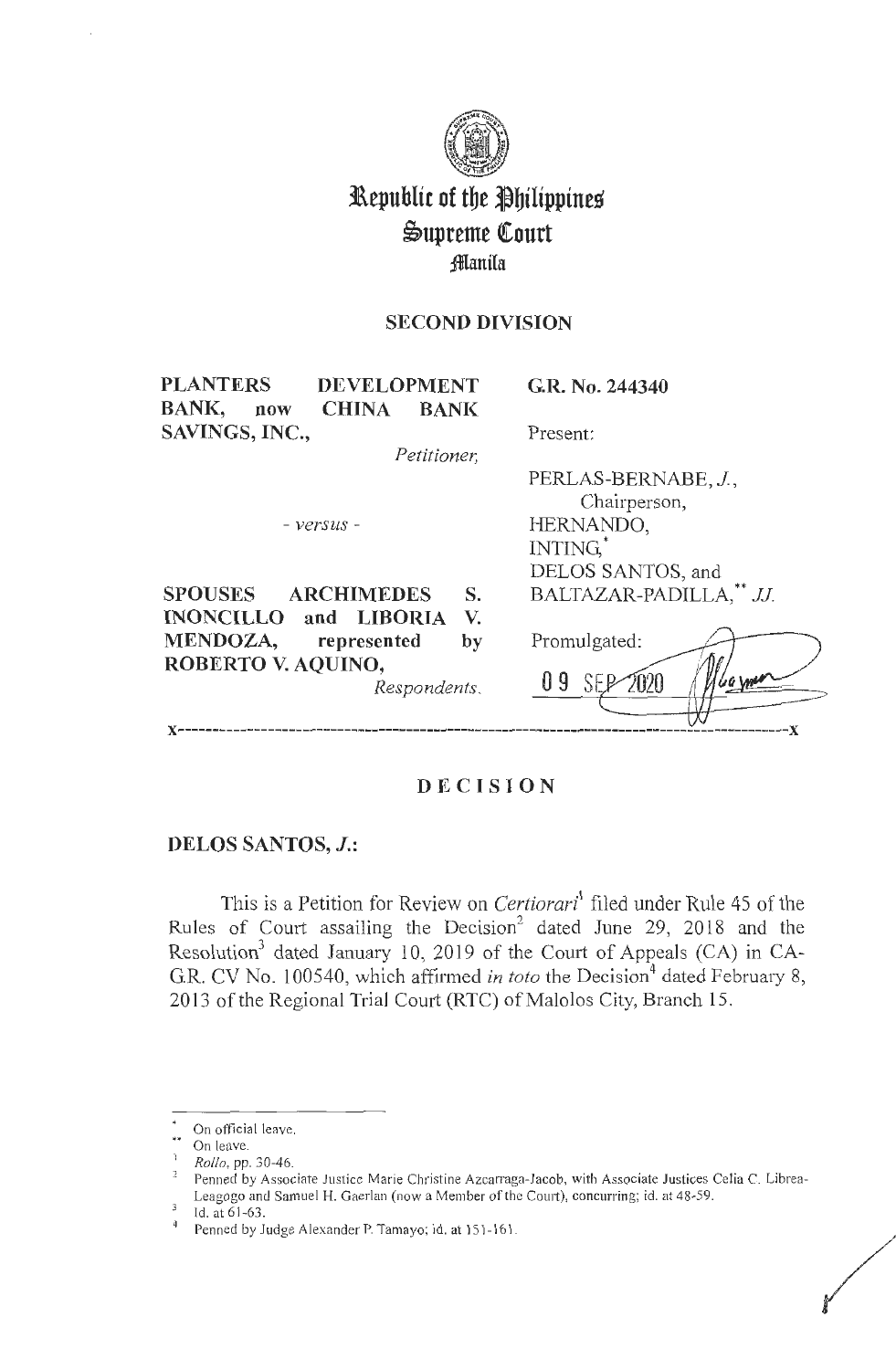p 100 million 100

### **Facts**

The present case stemmed from a complaint for annulment or declaration of nullity of mortgage and damages with application for preliminary injunction and prayer to issue a temporary restraining order filed by respondents Spouses Archimedes S. Inoncillo (Archimedes) and Liboria V. Mendoza (Liboria; collectively, respondent Spouses), represented by Roberto Aquino, against petitioner Planters Development Bank (PDB), now China Bank Savings, Inc.; then defendants Spouses Rolando S. Inoncillo (Rolando) and Elsa T. Inoncillo (Elsa; collectively, Spouses Inoncillo), and Notary Public Julius Carmelo J. Banez.

Respondent Spouses claimed to be the registered owners of a parcel of land covered by Transfer Certificate of Title (TCT) No. T-101817 issued by the Registry of Deeds of Bulacan. Respondent Spouses alleged that Rogelio S. Inoncillo (Rogelio), the brother of Archimedes, was the one who processed the titling of the subject lot. Rolando, another brother of Archimedes, took the Owner's copy of the TCT from Rogelio under the pretext that he would deliver the same to Archimedes.<sup>5</sup>

On August 15, 1997, Spouses Inoncillo obtained a  $\mathbb{P}1,600,000.00$  loan with PDB, covered by a promissory note and a loan agreement. To secure the loan obligation, Spouses Inoncillo executed a mortgage agreement over two (2) parcels of land: Lot l, which is covered under TCT No. T-74306; and Lot 2, which is covered under TCT No. T-101817 registered under the name of respondent Spouses. On January 15, 1997, Rolando presented to PDB a Special Power of Attorney<sup>6</sup> (SPA), which was purportedly executed by Archimedes authorizing the former to mortgage the real property covered under TCT No. T-101817 and to sign any and all documents related thereto. On July 12, 1997, Rolando submitted to PDB another SPA still executed by Archimedes reiterating the same purpose as the first SPA. Sometime in March 1998, Spouses Inoncillo defaulted on the payment of their loan, thus, PDB foreclosed the mortgaged property.<sup>7</sup>

Respondent Spouses denied having executed any SPA and having participated in the execution of the mortgage agreement. They only learned that their property was mortgaged to PDB when they arrived from the United States in October 1997 when they were about to pay the subject property's realty taxes. Thus, respondent Spouses filed a complaint before the RTC asserting that their signatures on the SPA and the mortgage agreement were forged and that such mortgage agreement is void and produces no force and effect.<sup>8</sup>

*<sup>5</sup>*Id. at 151.

<sup>&</sup>lt;sup>6</sup> Not attached to the *rollo*.

<sup>7</sup>*Rollo,* pp. 35-37.

 $<sup>8</sup>$  Id. at 157.</sup>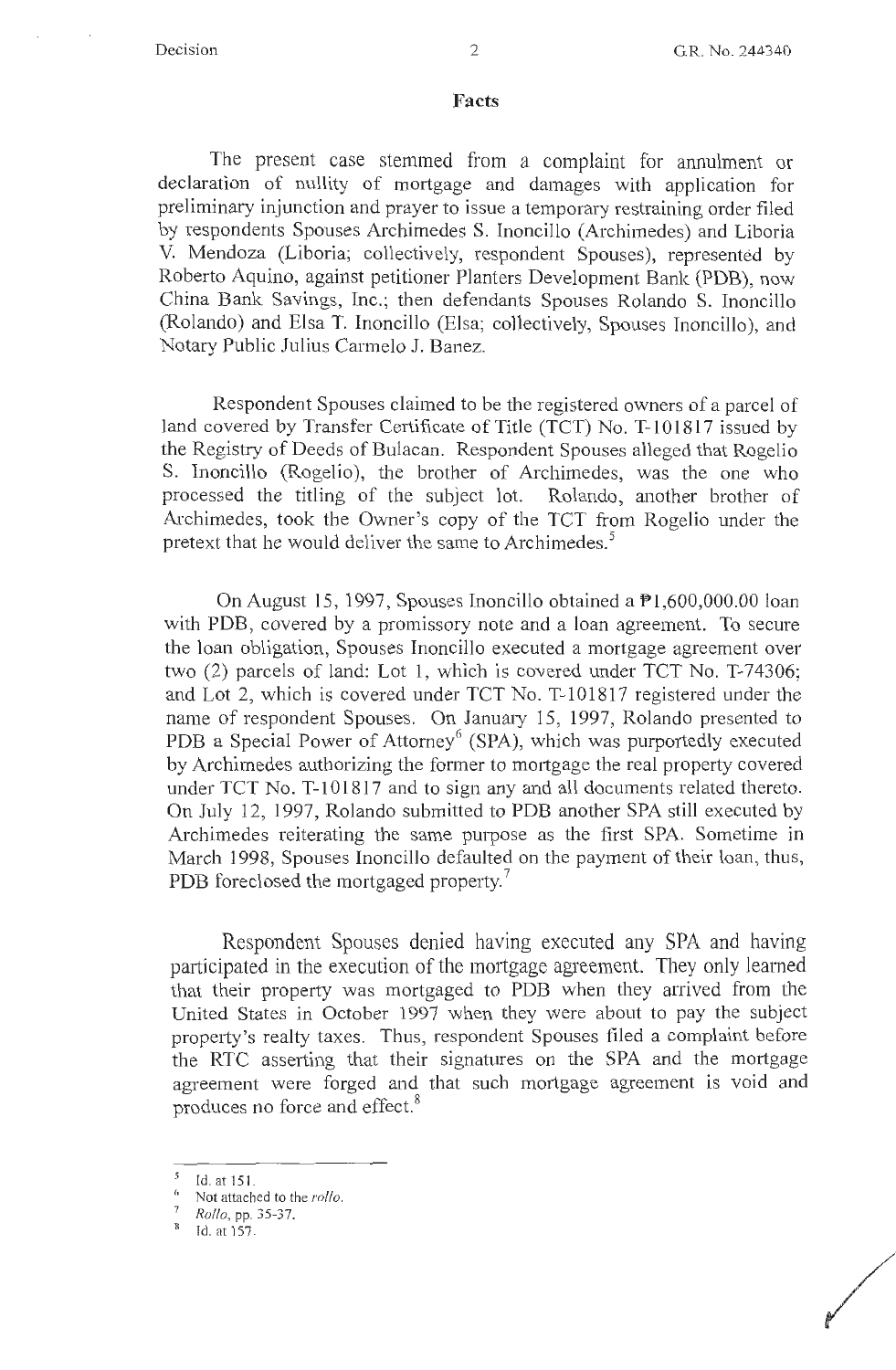### **RTC Ruling**

The RTC ruled in favor of respondent Spouses. The RTC found that the copy of TCT No. T-101817 given by Rolando to PDB was not genuine as confirmed by the Register of Deeds. The RTC held that even to the naked eye, the signatures found on the SPA and on the mortgage agreement were different with the signatures of respondent Spouses appearing in the records of the case. The RTC likewise relied on the following pieces of evidence to support the conclusion of forgery, to wit: (a) vehement denial of respondent Spouses in signing the SPA and the mortgage agreement; (b) respondent Spouses were out of the country during the execution of the SPA and the mortgage agreement; (c) the subject  $TCT$  No. T-101817 was only issued on March 15, 1997, whereas, the SPA was executed on January 15, 1997; and ( d) hostile witness Elsa also admitted to not knowing whether respondent Spouses signed the SPA and mortgage agreement.

The RTC went on to declare that PDB is not a mortgagee in good faith having failed to exercise the required degree of caution in ascertaining the genuineness and extent of authority of Spouses Inoncillo to mortgage the subject property. Thus, the forged SPA and mortgage agreement were declared void *ab initio* and cannot be made the subject of a foreclosure proceeding. The *fallo* of the RTC Decision reads as follows:

**WHEREFORE,** in view of the foregoing, judgment is hereby rendered in favor of plaintiffs Archimedes and Liboria Inoncillo and against defendant Planters Development Bank by:

- 1. declaring the mortgage dated August 15, 1997 on the property covered and described in TCTNo. T-101817 as null and void;
- 2. ordering the injunction issued as permanent thereby enjoining the defendants Planters Development Bank and Notary Public from proceeding with the scheduled auction sale of the subject property under TCT No. T-101817 of the Registry of Deeds of Bulacan; and
- 3. ordering defendant Planters Development Bank to pay [P]S0,000.00 as attorney's fees and [P]20,000.00 as litigation expenses.

SO ORDERED.<sup>9</sup>

### **CA Ruling**

On appeal, the CA affirmed *in toto* the findings of the RTC. The CA opined that the lack of technical examination of the questioned signatures by a handwriting expert does not make the findings of the RTC irregular and invalid. As a rule, when the authenticity of handwriting is involved, a court

 $^9$  Id. at 160-161.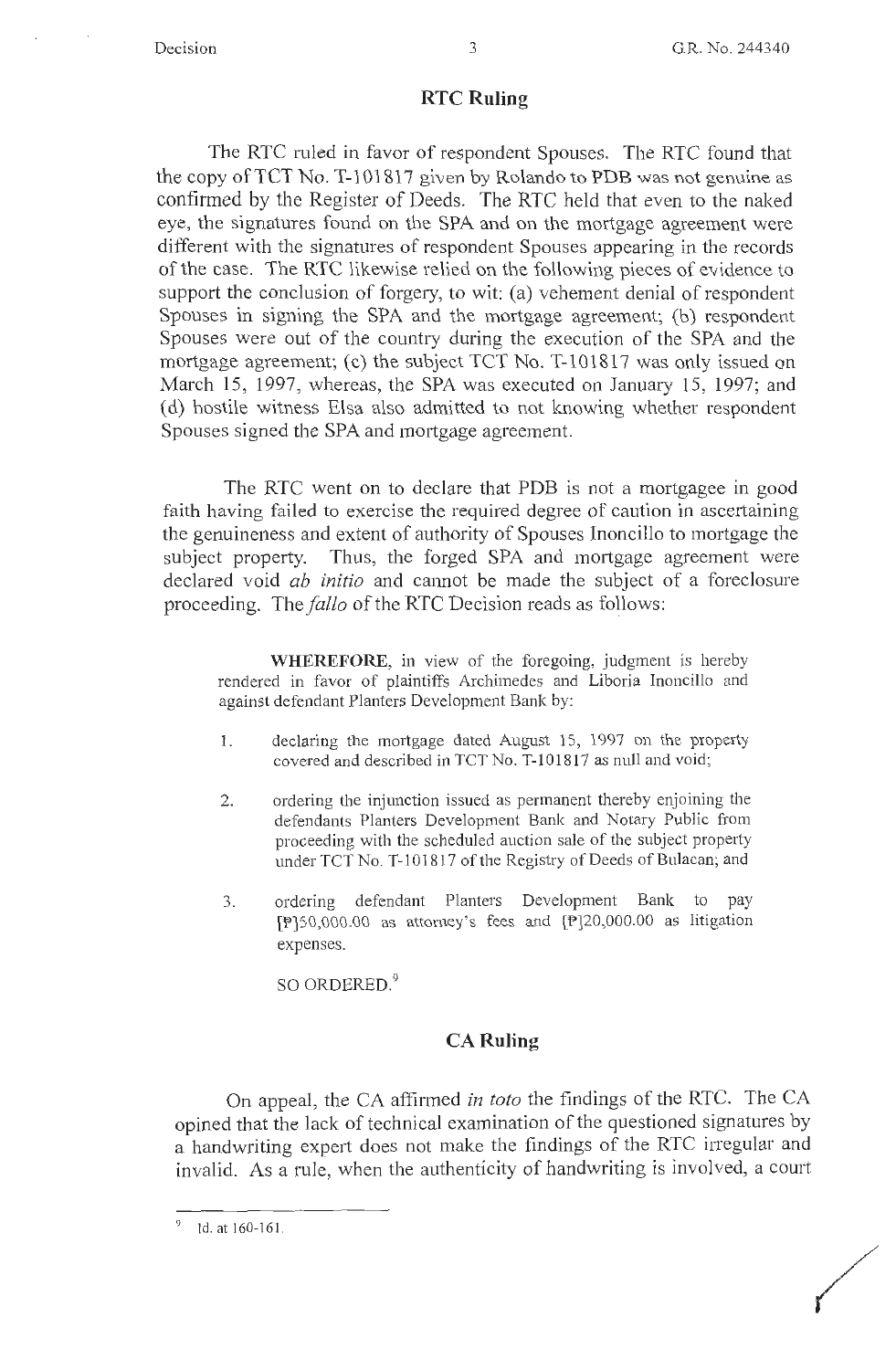/

is bound to make its own independent assessment of the evidence submitted before it and need not always resort to handwriting examiners or document experts. The CA likewise affirmed the award of attorney's fees and litigation expenses as respondent Spouses were compelled to litigate and engage the services of a counsel.

Aggrieved, PDB elevated the case before the Court *via* Rule 45 of the Rules of Court asserting that the CA gravely erred in declaring the mortgage agreement null and void and in ordering it to pay respondent Spouses attorney's fees and litigation expenses.

### **The Court's Ruling**

The petition is without merit.

The question of whether the signatures of respondent Spouses on the SPA and the mortgage agreement is a forgery or not is factual in nature and is beyond the Court's jurisdiction in the present petition. As a rule, only questions of law can be raised in a petition for review on *certiorari* under Rule 45 of the Rules of Court. While the rule admits of some exceptions, none is applicable in the present case.<sup>10</sup>

Again, the Supreme Court is not a trier of facts and it cannot rule on questions which determine the truth or falsehood of alleged facts. The determination of which is best left to the courts below. Also, this Court has accorded finality to the factual findings of the trial courts, more so, as in the instant case, when such findings are affirmed by the  $CA<sup>11</sup>$ 

Herein, PDB insists that the present petition falls under the exceptions, considering that the CA committed misapprehension of facts when it affirmed the findings of the RTC. PDB contends that respondent Spouses failed to prove their claim of forgeries on the questioned documents, considering that the documents they presented did not overturn the presumption of regularity of the mortgage agreement. PDB theorized that the persons indicated in the Bureau of Immigration (BOI) certifications are not respondent Spouses based on the following reasons: *first,* the certification issued by the BOI indicated one Levy M. lnoncillo, whereas respondent is Liberia M. Inoncillo; and *second,* both Archimedes and Levy were indicated as American citizens in the BOI certifications, whereas, the nationality of Archimedes in TCT No. T-101817 is Filipino and the nationality of Liboria in the Supplement to the SPA<sup>12</sup> executed on February 13, 1999 is also Filipino. $13$ 

<sup>&</sup>lt;sup>10</sup> See *Gatan v. Vinarao*, G.R. No. 205912, October 18, 2017, 842 SCRA 602.

<sup>11</sup>See *Coro v. Nasayao,* G.R. No. 235361 , October 16, 2019.

<sup>12</sup> Not attached to the *rollo.* 

<sup>D</sup>*Rollo,* pp. 40-41.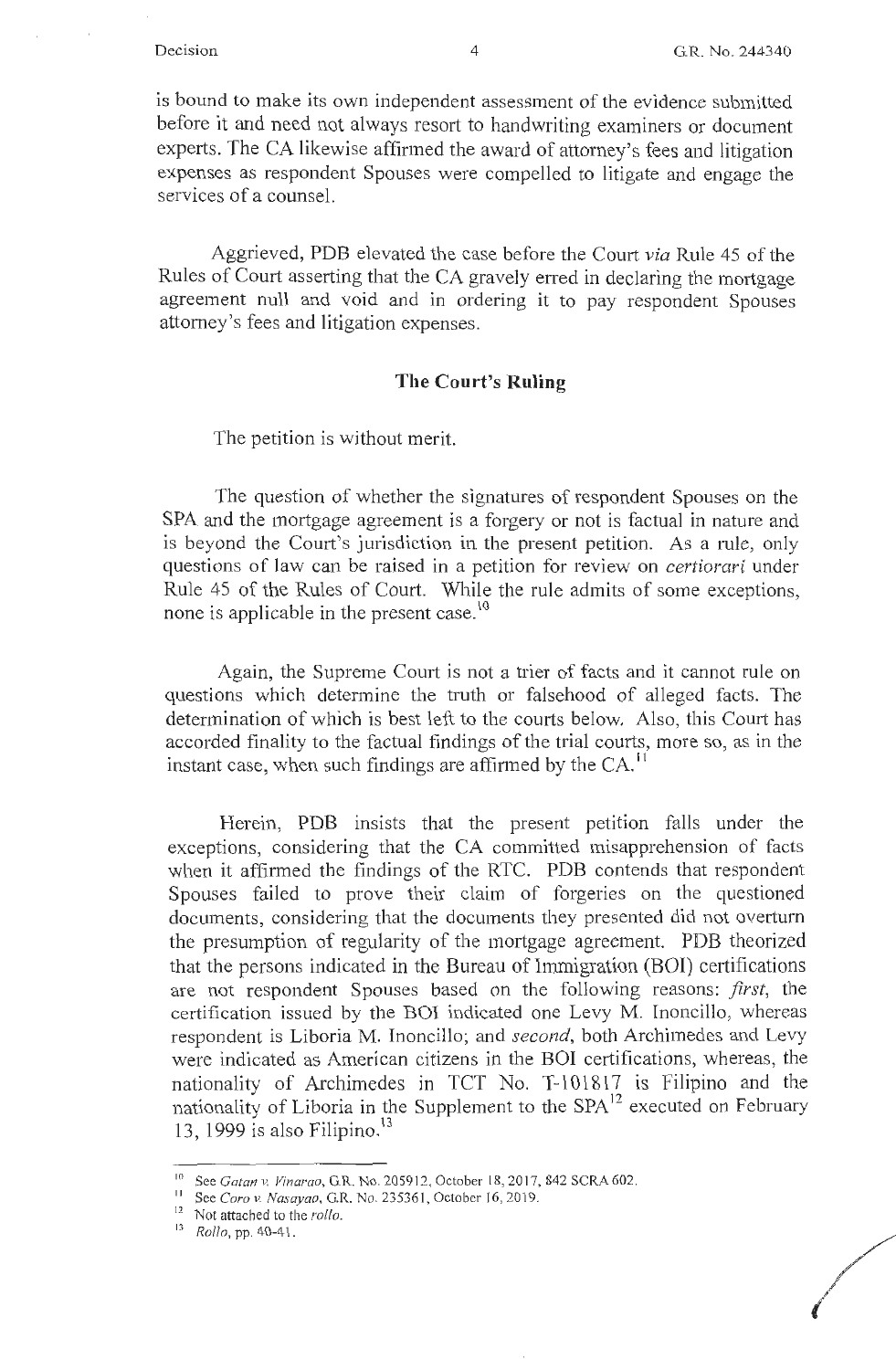/

It is well-entrenched in this jurisdiction that forgery cannot be presumed and may only be proven by clear, positive, and convincing evidence. Thus, the one alleging forgery has the burden of establishing his or her case by preponderance of evidence. The fact of forgery can only be established by a comparison between the alleged forged signature and the authentic and genuine signature of the person whose signature is theorized to have been forged.<sup>14</sup>

Section 22, Rule 132 of the Revised Rules of Court provides that:

Section 22. How genuineness of handwriting proved. - The handwriting of a person may be proved by any witness who believes it to be the handwriting of such person because he has seen the person write, or has seen writing purporting to be his upon which the witness has acted or been charged, and has thus acquired knowledge of the handwriting of such person. Evidence respecting the handwriting may also be given **by <sup>a</sup> comparison, made by the witness or the court, with writings admitted or treated as genuine by the party against whom the evidence is offered, or proved to be genuine to the satisfaction of the judge.**  (Emphasis supplied)

In the present case, no technical examination was done by an expert witness on the questioned signatures as it was the RTC Judge who personally conducted an examination of the questioned signatures on the SPA and the mortgage agreement and compared it with respondent Spouses' signatures appearing in the records of the case. An excerpt of the RTC Decision is hereby reproduced, thus:

To contradict the execution of said documents, plaintiffs vehemently denied having executed the Special Power of Attorney (Exh. C) and the Mortgage (Exh. B) with defendant bank. Even to the naked eye, a comparison between the signatures of the debtors-mortgagors appearing in both documents and plaintiffs' signatures appearing in the records of this case would lead to a conclusion that the signatures were not written or affixed by one and the same person. Defendant Elsa Inoncillo herself, as a hostile witness, denied having knowledge as to who signed under the names of plaintiffs are (sic) mortgagors. The lack of consent is further sealed by the Certification of the Bureau of Immigration as to the pertinent dates which confirmed that plaintiffs could not have been personally present in the country to sign the SPA and mortgage.<sup>15</sup>

From the foregoing, after the conduct of an examination, the RTC found the signatures of respondent Spouses on the questioned SPA and mortgage agreement as forgeries. The certification of the BOI merely supported respondent Spouses' claim that they were not in the Philippines when the questioned documents were executed.

<sup>1</sup> ' <sup>1</sup>*Gepulle-Garbo v. Spouses Garabato,* 750 Phil. 846, 855-856 (2015).

<sup>15</sup>*Rollo,* p. 159.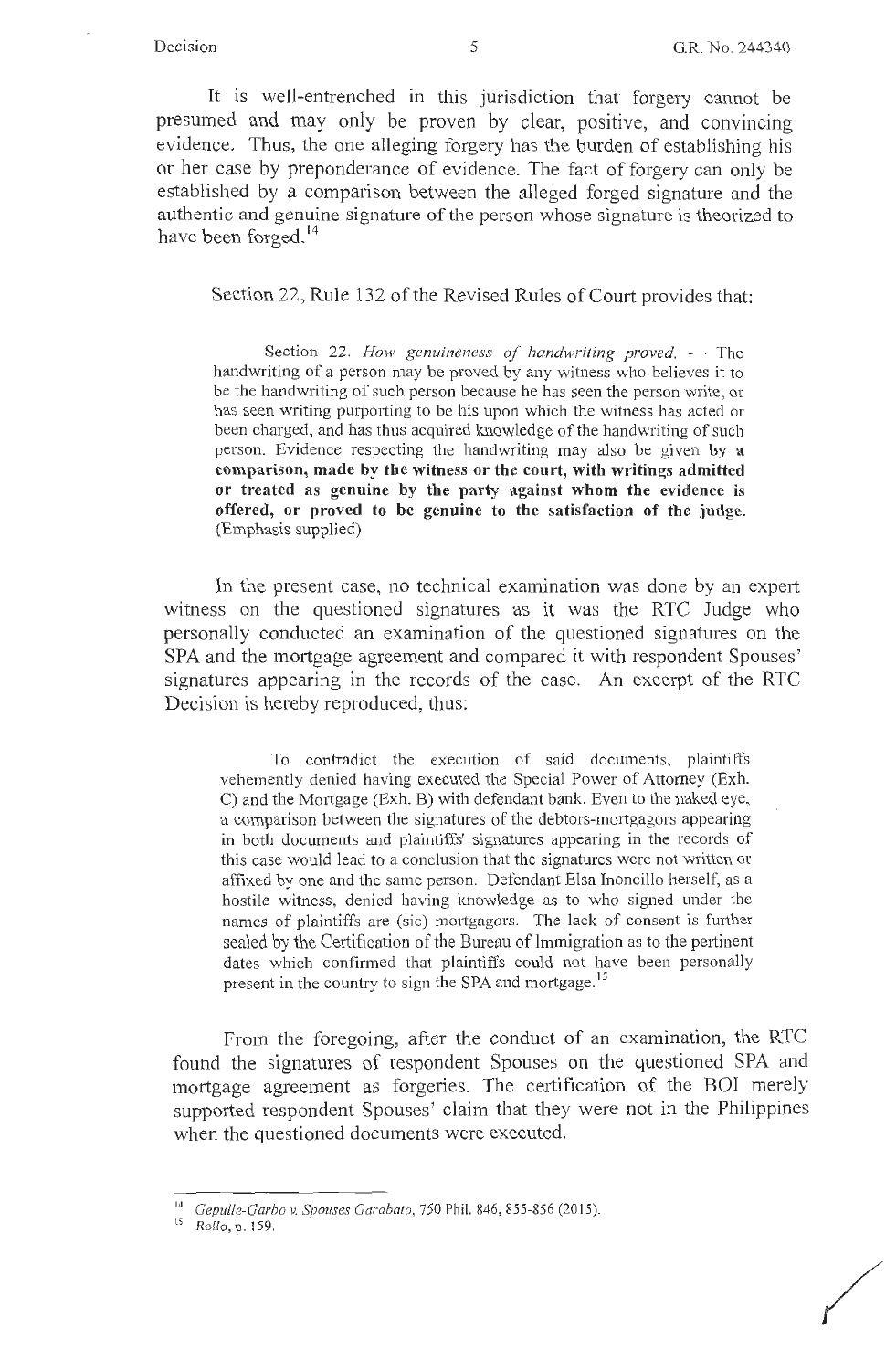A cursory reading of the present petition would show that PDB is not assailing the personal examination of the trial court of respondent Spouses' signatures on the questioned documents as its main contention revolves around the probative value of the BOI certifications, which were offered to prove that respondent Spouses were out of the country when the questioned SPA and mortgage agreement were executed. Not only are these issues raised for the first time on appeal, again, these are factual matters that are beyond the ambit of the Court in a petition for review on *certiorari.* 

Nonetheless, even if the B01 certifications will not be given credence or probative weight, there were other evidence on record that supported the RTC and the CA's findings that the questioned signatures were indeed forgeries, to wit: (a) the examination conducted by the RTC Judge of the questioned signatures by comparing the signatures found on the SPA and mortgage agreement with the evidence on record;  $(6)$  the testimony of the hostile witness, Elsa, that she did not see who signed the SPA and the mortgage agreement;  $17$  and (c) the SPA dated January 15, 1997, which was issued for the purpose of mortgaging the subject property, was executed before the issuance of TCT No. T-101817, which was issued only on March 15, 1997.<sup>18</sup> Although there was another SPA, which was issued on July 12, 1997, it merely highlighted the defect of the previously issued SPA.

As regards the award of attorney's fees and litigation expenses, the Court finds the same proper as it is in accordance with Article 2208 (2) of the Civil Code.<sup>19</sup> As explained in the assailed CA Decision, the award thereof is justified, considering that respondent Spouses were compelled to litigate and to engage the services of counsel. Thus, they must be recompensed for the consequent expenses brought about by the litigation of this case.

**WHEREFORE,** premises considered, this Comi resolves to **DENY**  the petition. The Decision dated June 29, 2018 and the Resolution dated January 10, 2019 of the Court of Appeals in CA-G.R. CV No. 100540 are hereby **AFFIRMED.** 

### **SO ORDERED.**



<sup>&</sup>lt;sup>16</sup> Id. at 84.

 $17$  Id. at 156.

<sup>18</sup> Id. at 159.

<sup>&</sup>lt;sup>19</sup> Art. 2208. In the absence of stipulation, attorney's fees and expenses of litigation, other than judicial costs, cannot be recovered, except:

xxxx

<sup>(2)</sup> When the defendant's act or omission has compelled the plaintiff to litigate with third persons or incur expenses to protect his interest;